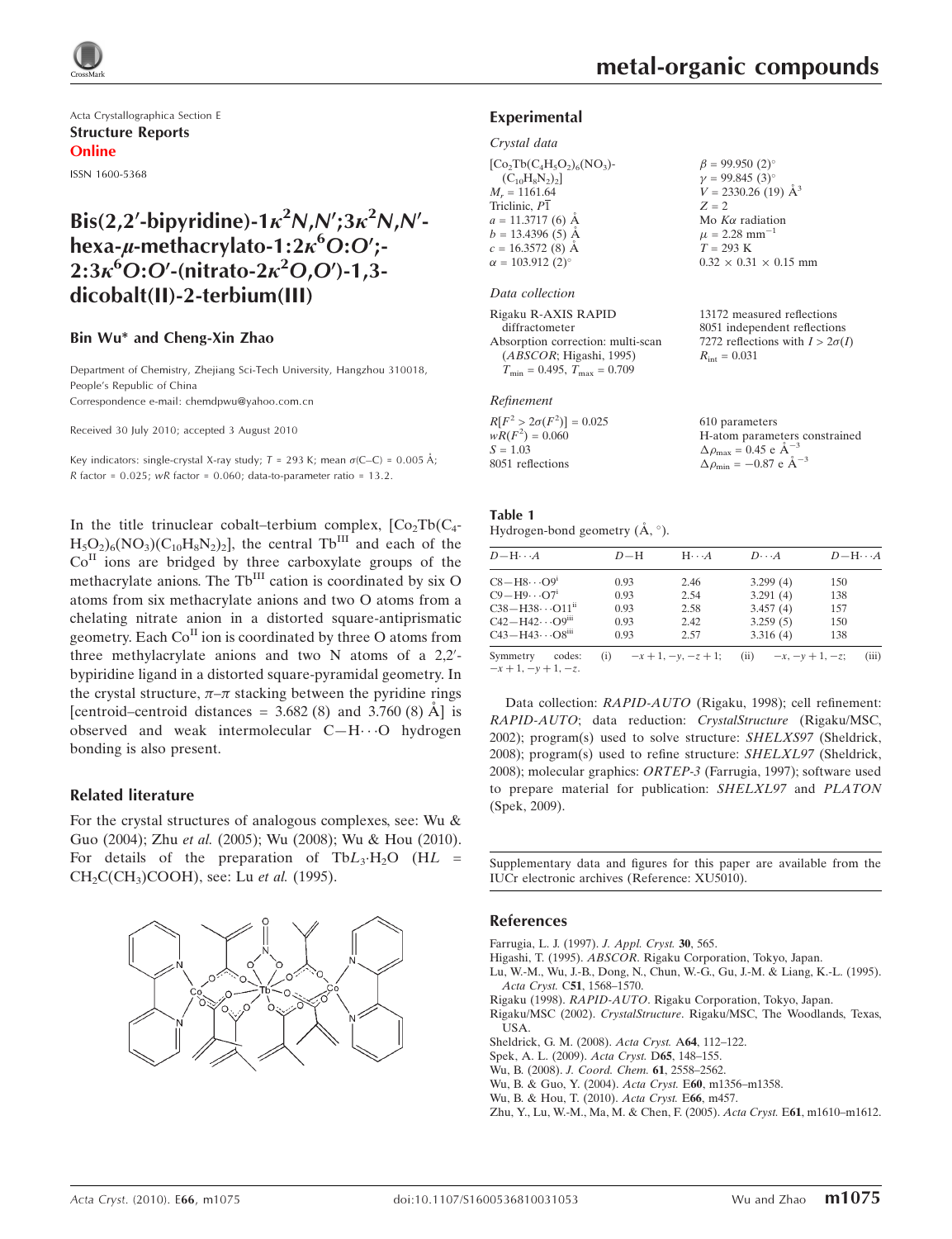*Acta Cryst.* (2010). E**66**, m1075 [https://doi.org/10.1107/S1600536810031053]

Bis(2,2'-bipyridine)-1 $\kappa^2 N$ , $N$ ';3 $\kappa^2 N$ , $N$ '-hexa- $\mu$ methacrylato-1:2 $\kappa^6$ O:O';2:3 $\kappa^6$ O:O'-(nitrato-2 $\kappa^2$ O,O')-1,3-dicobalt(II)-2**terbium(III)**

## **Bin Wu and Cheng-Xin Zhao**

## **S1. Comment**

The study of heterometallic complexes containing d-transition metal and lanthanide(III) cations connected by bridging ligands is being actively pursued because of their relevance in solid-state technology and as models for magnetic studies. As a contribution to a structural study of heterometallic complexes containing d-transition metal and rare-earth(III) cations (Wu & Guo, 2004; Zhu *et al.*, 2005; Wu, 2008), herewith we report the synthesis and crystal structure of the title compound, (I).

The crystal structure of the title Co—Tb—Co trinuclear complex is similar to the known crystal structures of the Zn— Ce—Zn, Zn—Nd—Zn, Co—Gd—Co and Co—Ce—Co complexes (Wu & Guo, 2004; Zhu *et al.*, 2005; Wu, 2008; Wu & Hou, 2010). The Tb<sup>III</sup> center is coordinated by six O atoms from six methacrylato ligands and two O atoms from nitrate anion in a distorted square-antiprismatic geometry. Each  $Co<sup>\Pi</sup>$  ion is coordinated by three O atoms from three methacrylato ligands and two N atoms from 2,2'-bypiridine ligand in a distorted pyramidal geometry. The Tb<sup>III</sup> and each of two  $Co<sup>\Pi</sup>$  ions are bridged by three bidentate methacrylato ligands. Two Tb $\cdots$ Co separations are almost equal. The separations of Tb…Co1 and Tb…Co2 are 3.937 (1) and 3.822 (1) Å, respectively.

In the crystal structure, *π*-*π* interactions between the aromatic rings [centroid-centroid distances of 3.682 (8) and 3.760 (8) Å, respectively] link molecules into chains propagated in direction  $[01-1]$ . The aromatic stacking interactions are responsible for the supramolecular assemblies. Weak intermolecular C—H···O hydrogen bonds stabilize further the crystal packing (Table 1).

## **S2. Experimental**

TbL<sub>3</sub>.H<sub>2</sub>O (864 mg, 2.0 mmol; HL = CH<sub>2</sub>C(CH<sub>3</sub>)COOH) and Co(NO<sub>3</sub>)<sub>2</sub>.6H<sub>2</sub>O (435 mg, 1.5 mmol) were dissolved in 15 ml water, and the pH adjusted to 4.0 using HL. An ethanol solution (3 ml) of 2,2′-bipyridine (234 mg, 1.5 mmol) was added into the above solution with stirring. After filtration, the filtrate was allowed to stand at room temperature and single crystals suitable for X-ray work were obtained after two weeks.

## **S3. Refinement**

H atoms were placed in idealized locations with C–H distances 0.93 - 0.96 Å and refined as riding with  $U_{iso}(H)$  =  $1.2U_{eq}(C)$  or  $1.5U_{eq}(C)$ .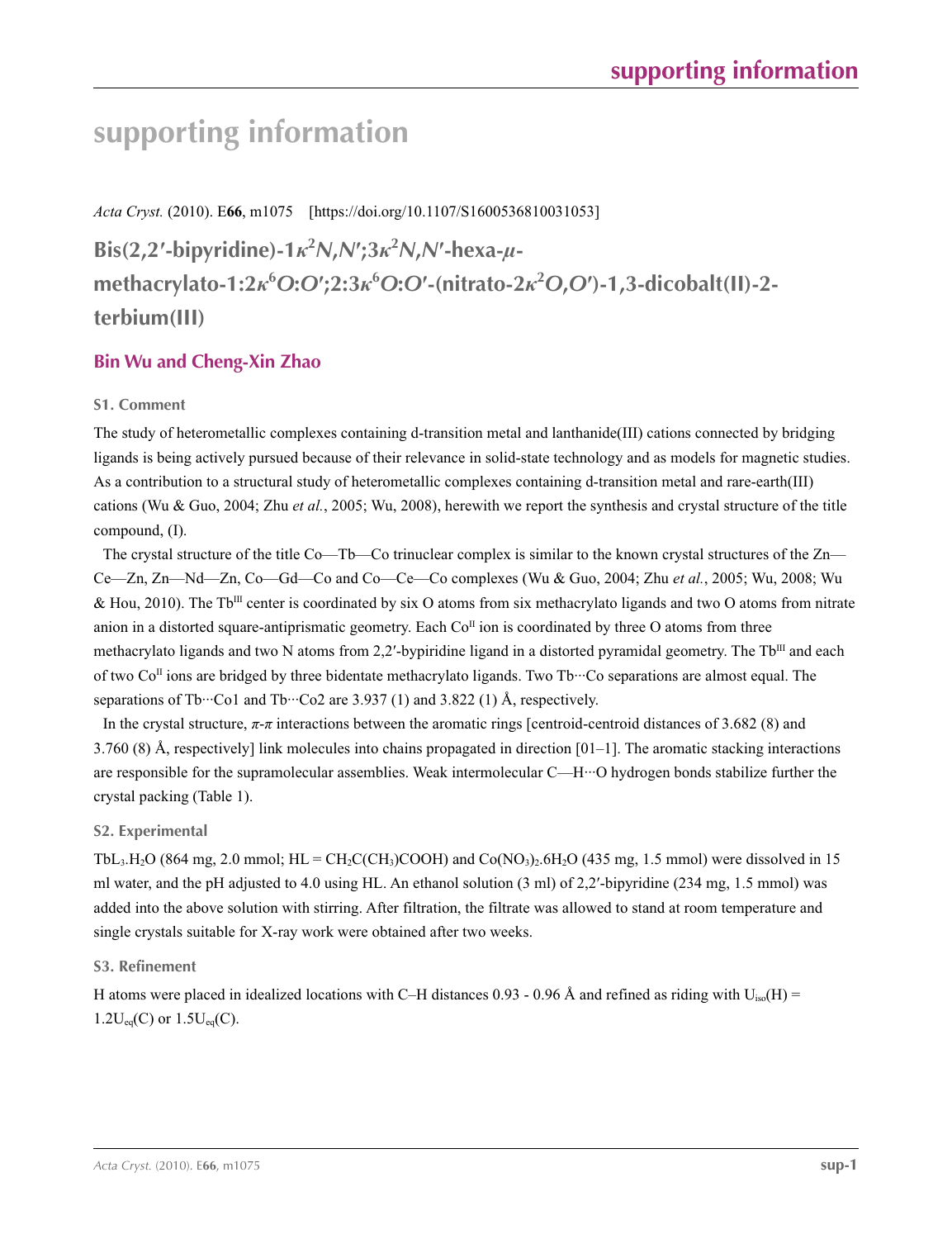

**Figure 1**

View of the molecule showing the atom-labelling scheme. Displacement ellipsoids are drawn at the 30% probability level. All H atoms have been omitted for clarity.

Bis(2,2'-bipyridine)-1 $\kappa^2$ N,N';3 $\kappa^2$ N,N'-hexa-  $\mu$ -methacrylato-1:2 $\kappa$ <sup>6</sup>O:O';2:3 $\kappa$ <sup>6</sup>O:O'- (nitrato-2 $\kappa^2$ O,O')-1,3**dicobalt(II)-2-terbium(III)** 

## *Crystal data*

| $[Co_2Tb(C_4H_5O_2)_6(NO_3)(C_{10}H_8N_2)_2]$      | $Z = 2$                                                                 |
|----------------------------------------------------|-------------------------------------------------------------------------|
| $M_r = 1161.64$                                    | $F(000) = 1168$                                                         |
| Triclinic, P1                                      | $D_x = 1.656$ Mg m <sup>-3</sup>                                        |
| Hall symbol: -P 1                                  | Mo Ka radiation, $\lambda = 0.71069$ Å                                  |
| $a = 11.3717(6)$ Å                                 | Cell parameters from 10681 reflections                                  |
| $b = 13.4396(5)$ Å                                 | $\theta$ = 2.0–27.5°                                                    |
| $c = 16.3572(8)$ Å                                 | $\mu$ = 2.28 mm <sup>-1</sup>                                           |
| $\alpha$ = 103.912 (2) <sup>o</sup>                | $T = 293 \text{ K}$                                                     |
| $\beta$ = 99.950 (2) <sup>o</sup>                  | Block, brown                                                            |
| $y = 99.845(3)$ °                                  | $0.32 \times 0.31 \times 0.15$ mm                                       |
| $V = 2330.26$ (19) Å <sup>3</sup>                  |                                                                         |
| Data collection                                    |                                                                         |
| Rigaku R-AXIS RAPID                                | 13172 measured reflections                                              |
| diffractometer                                     | 8051 independent reflections                                            |
| Radiation source: fine-focus sealed tube           | 7272 reflections with $I > 2\sigma(I)$                                  |
| Graphite monochromator                             | $R_{\text{int}} = 0.031$                                                |
| Detector resolution: 10.00 pixels mm <sup>-1</sup> | $\theta_{\text{max}} = 25.1^{\circ}, \theta_{\text{min}} = 1.3^{\circ}$ |
| $\omega$ scans                                     | $h = -13 \rightarrow 13$                                                |
| Absorption correction: multi-scan                  | $k = -16 \rightarrow 16$                                                |
| (ABSCOR; Higashi, 1995)                            | $l = -19 \rightarrow 19$                                                |
| $T_{\min}$ = 0.495, $T_{\max}$ = 0.709             |                                                                         |
| Refinement                                         |                                                                         |
| Refinement on $F^2$                                | 8051 reflections                                                        |
| Least-squares matrix: full                         | 610 parameters                                                          |
| $R[F^2 > 2\sigma(F^2)] = 0.025$                    | 0 restraints                                                            |
| $wR(F^2) = 0.060$                                  | Primary atom site location: structure-invariant                         |
| $S = 1.03$                                         | direct methods                                                          |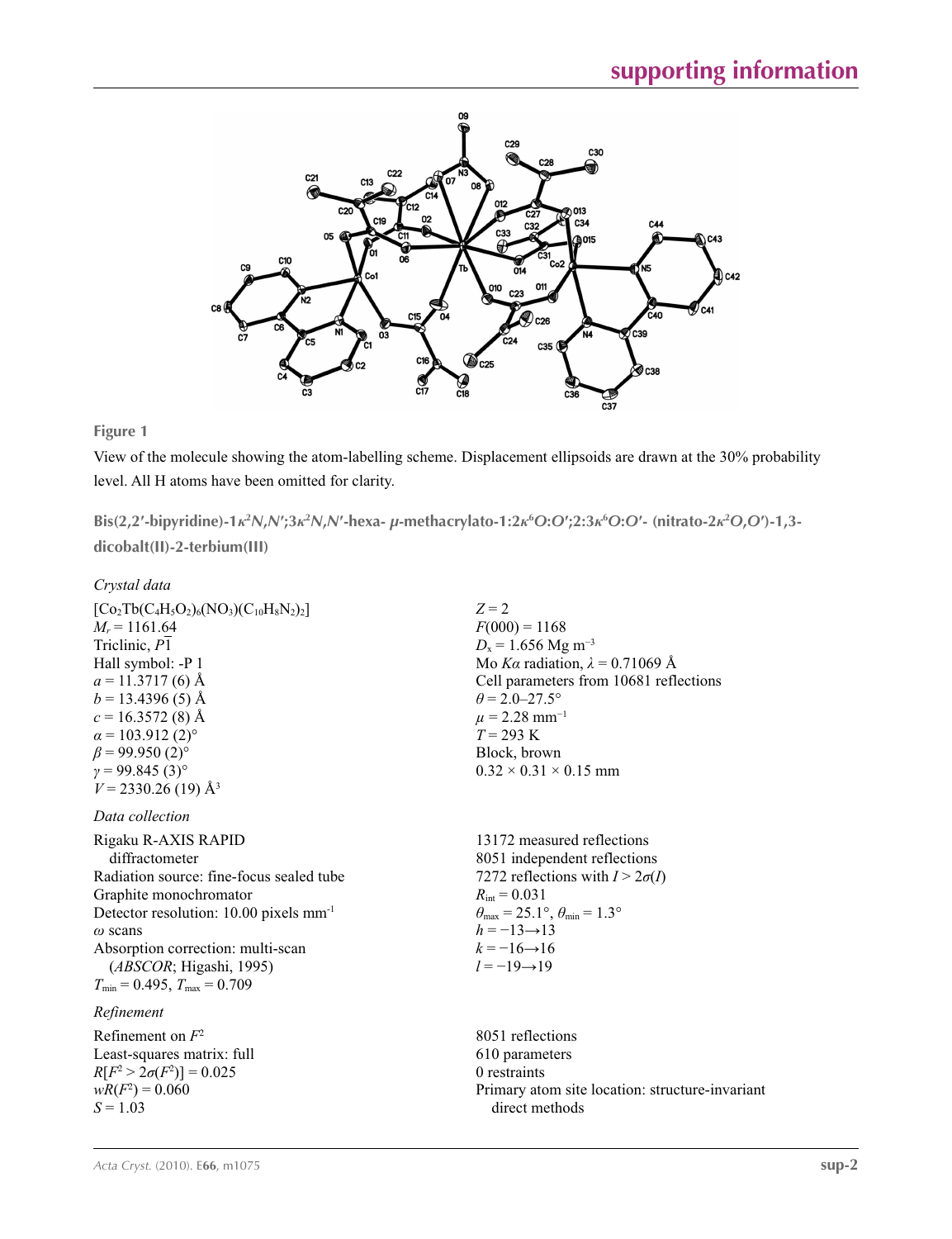| Secondary atom site location: difference Fourier | $w = 1/[\sigma^2(F_0^2) + (0.0316P)^2 + 2.6217P]$ |
|--------------------------------------------------|---------------------------------------------------|
| map                                              | where $P = (F_0^2 + 2F_c^2)/3$                    |
| Hydrogen site location: inferred from            | $(\Delta/\sigma)_{\text{max}} = 0.001$            |
| neighbouring sites                               | $\Delta\rho_{\rm max} = 0.45$ e $\rm \AA^{-3}$    |
| H-atom parameters constrained                    | $\Delta\rho_{\rm min} = -0.87 \text{ e A}^{-3}$   |

### *Special details*

**Geometry**. All e.s.d.'s (except the e.s.d. in the dihedral angle between two l.s. planes) are estimated using the full covariance matrix. The cell e.s.d.'s are taken into account individually in the estimation of e.s.d.'s in distances, angles and torsion angles; correlations between e.s.d.'s in cell parameters are only used when they are defined by crystal symmetry. An approximate (isotropic) treatment of cell e.s.d.'s is used for estimating e.s.d.'s involving l.s. planes. **Refinement**. Refinement of  $F^2$  against ALL reflections. The weighted R-factor wR and goodness of fit *S* are based on  $F^2$ , conventional *R*-factors *R* are based on *F*, with *F* set to zero for negative  $F^2$ . The threshold expression of  $F^2 > \sigma(F^2)$  is used only for calculating *R*-factors(gt) *etc*. and is not relevant to the choice of reflections for refinement. *R*-factors based on *F*<sup>2</sup> are statistically about twice as large as those based on *F*, and *R*- factors based on ALL data will be even larger.

|                 | $\boldsymbol{x}$ | у              | $\boldsymbol{Z}$ | $U_{\rm iso}*/U_{\rm eq}$ |  |
|-----------------|------------------|----------------|------------------|---------------------------|--|
| Tb              | 0.349851(12)     | 0.235738(10)   | 0.240894(8)      | 0.01582(5)                |  |
| Co <sub>1</sub> | 0.28569(3)       | 0.09556(3)     | 0.41926(2)       | 0.01591(9)                |  |
| Co2             | 0.28401(3)       | 0.42261(3)     | 0.10445(2)       | 0.01763(9)                |  |
| O <sub>1</sub>  | 0.45584(18)      | 0.17936(16)    | 0.47967(13)      | 0.0221(4)                 |  |
| O2              | 0.47217(19)      | 0.26143(17)    | 0.37769(13)      | 0.0268(5)                 |  |
| O <sub>3</sub>  | 0.19771(19)      | 0.21432(16)    | 0.45824(14)      | 0.0253(5)                 |  |
| O <sub>4</sub>  | 0.2203(2)        | 0.2614(3)      | 0.33945(16)      | 0.0486(7)                 |  |
| O <sub>5</sub>  | 0.33886(19)      | $-0.01681(16)$ | 0.33430(13)      | 0.0237(5)                 |  |
| O <sub>6</sub>  | 0.2821(2)        | 0.06055(17)    | 0.23263(16)      | 0.0308(5)                 |  |
| O <sub>7</sub>  | 0.5251(2)        | 0.14495(17)    | 0.22325(14)      | 0.0272(5)                 |  |
| O <sub>8</sub>  | 0.56465(19)      | 0.31214(17)    | 0.23419(14)      | 0.0253(5)                 |  |
| O <sub>9</sub>  | 0.7096(2)        | 0.2241(2)      | 0.22484(17)      | 0.0405(6)                 |  |
| O10             | 0.15112(19)      | 0.22751(18)    | 0.16450(14)      | 0.0270(5)                 |  |
| O11             | 0.13244(19)      | 0.30122(16)    | 0.05503(14)      | 0.0243(5)                 |  |
| O12             | 0.35412(19)      | 0.19272(17)    | 0.09420(13)      | 0.0255(5)                 |  |
| O13             | 0.38403(19)      | 0.33206(16)    | 0.04124(13)      | 0.0235(4)                 |  |
| O14             | 0.36667(18)      | 0.41464(16)    | 0.24671(13)      | 0.0229(4)                 |  |
| O15             | 0.43760(19)      | 0.53596(16)    | 0.18666(13)      | 0.0253(5)                 |  |
| N1              | 0.1041(2)        | $-0.00293(19)$ | 0.36608(15)      | 0.0189(5)                 |  |
| N2              | 0.2646(2)        | 0.01087(18)    | 0.50865(15)      | 0.0173(5)                 |  |
| N <sub>3</sub>  | 0.6023(2)        | 0.2265(2)      | 0.22695(17)      | 0.0263(6)                 |  |
| N <sub>4</sub>  | 0.1622(2)        | 0.5164(2)      | 0.14918(16)      | 0.0225(5)                 |  |
| N <sub>5</sub>  | 0.2614(2)        | 0.50765(19)    | 0.01371(16)      | 0.0208(5)                 |  |
| C1              | 0.0287(3)        | $-0.0066(2)$   | 0.29172(19)      | 0.0235(6)                 |  |
| H1              | 0.0560           | 0.0359         | 0.2585           | $0.028*$                  |  |
| C <sub>2</sub>  | $-0.0880(3)$     | $-0.0713(3)$   | 0.2625(2)        | 0.0263(7)                 |  |
| H2              | $-0.1375$        | $-0.0727$      | 0.2104           | $0.032*$                  |  |
| C <sub>3</sub>  | $-0.1289(3)$     | $-0.1337(2)$   | 0.31281(19)      | 0.0234(6)                 |  |
| H <sub>3</sub>  | $-0.2066$        | $-0.1778$      | 0.2950           | $0.028*$                  |  |
| C4              | $-0.0520(3)$     | $-0.1294(2)$   | 0.39046(19)      | 0.0215(6)                 |  |

*Fractional atomic coordinates and isotropic or equivalent isotropic displacement parameters (Å<sup>2</sup>)*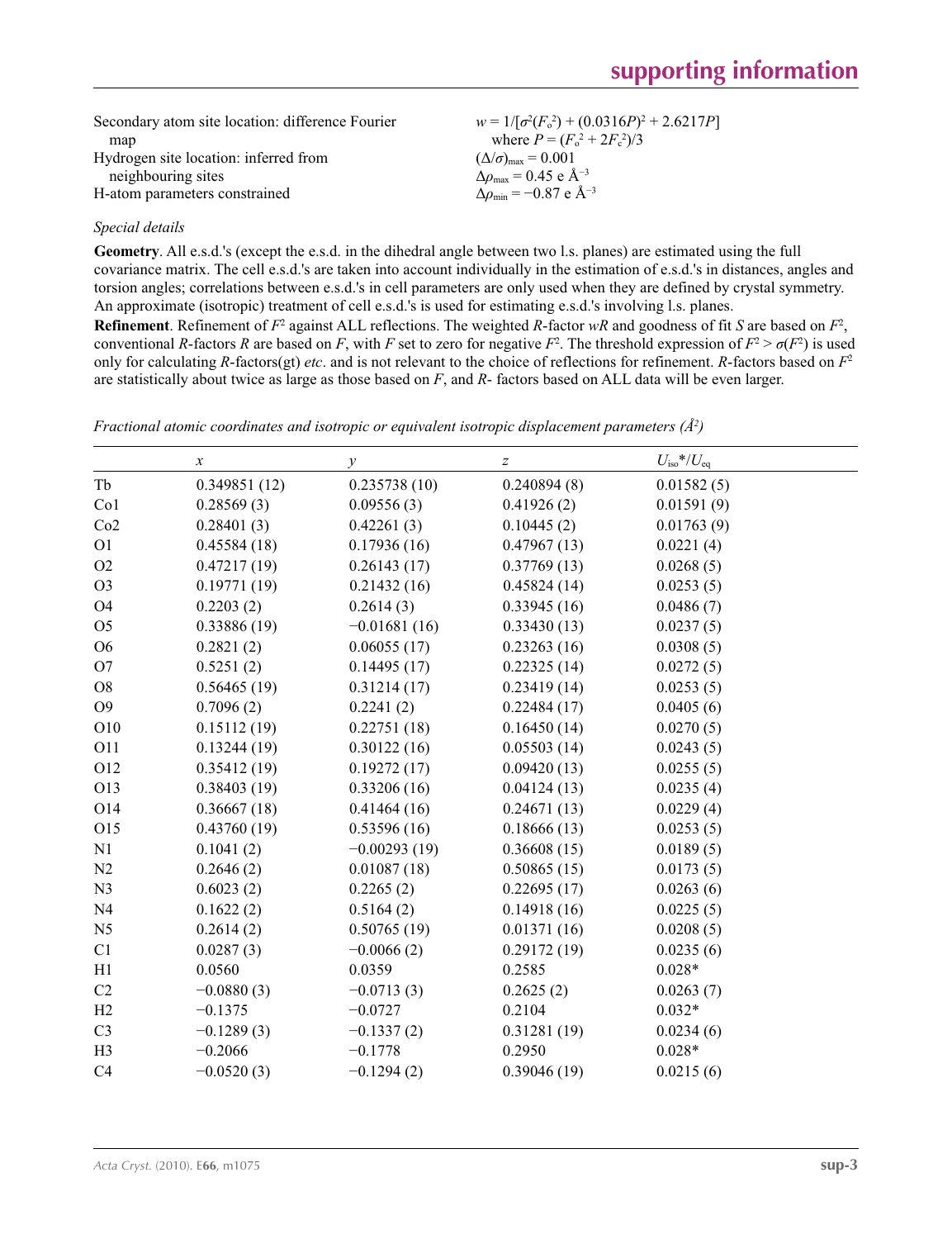| H4                | $-0.0783$    | $-0.1698$    | 0.4255       | $0.026*$  |
|-------------------|--------------|--------------|--------------|-----------|
| C <sub>5</sub>    | 0.0650(3)    | $-0.0639(2)$ | 0.41511(18)  | 0.0183(6) |
| C6                | 0.1558(3)    | $-0.0565(2)$ | 0.49490(18)  | 0.0180(6) |
| C7                | 0.1328(3)    | $-0.1151(2)$ | 0.55283(19)  | 0.0221(6) |
| H7                | 0.0568       | $-0.1598$    | 0.5438       | $0.027*$  |
| $\rm{C}8$         | 0.2248(3)    | $-0.1057(2)$ | 0.6238(2)    | 0.0262(7) |
| H8                | 0.2109       | $-0.1443$    | 0.6627       | $0.031*$  |
| C9                | 0.3378(3)    | $-0.0386(2)$ | 0.6366(2)    | 0.0248(7) |
| H9                | 0.4009       | $-0.0320$    | 0.6834       | $0.030*$  |
| C10               | 0.3538(3)    | 0.0187(2)    | 0.57728(19)  | 0.0226(6) |
| H10               | 0.4291       | 0.0640       | 0.5853       | $0.027*$  |
| C11               | 0.5147(3)    | 0.2422(2)    | 0.44716(18)  | 0.0184(6) |
| C12               | 0.6439(3)    | 0.2969(2)    | 0.4958(2)    | 0.0235(6) |
| C13               | 0.6891(3)    | 0.2726(3)    | 0.5778(2)    | 0.0353(8) |
| H <sub>13</sub> A | 0.7746       | 0.3050       | 0.5992       | $0.053*$  |
| H13B              | 0.6776       | 0.1978       | 0.5676       | $0.053*$  |
| H <sub>13</sub> C | 0.6443       | 0.2992       | 0.6196       | $0.053*$  |
| C14               | 0.7116(3)    | 0.3622(3)    | 0.4627(3)    | 0.0372(8) |
| H14A              | 0.7919       | 0.3953       | 0.4915       | $0.045*$  |
| H14B              | 0.6783       | 0.3745       | 0.4109       | $0.045*$  |
| C15               | 0.1775(3)    | 0.2680(2)    | 0.40533(18)  | 0.0217(6) |
| C16               | 0.0906(3)    | 0.3387(2)    | 0.4226(2)    | 0.0232(6) |
| C17               | 0.0866(3)    | 0.3841(2)    | 0.5151(2)    | 0.0293(7) |
| H17A              | 0.0281       | 0.4279       | 0.5176       | $0.044*$  |
| H17B              | 0.1661       | 0.4254       | 0.5467       | $0.044*$  |
| H17C              | 0.0631       | 0.3282       | 0.5401       | $0.044*$  |
| C18               | 0.0152(4)    | 0.3511(3)    | 0.3553(3)    | 0.0415(9) |
| <b>H18A</b>       | 0.0174       | 0.3163       | 0.2993       | $0.050*$  |
| H18B              | $-0.0394$    | 0.3946       | 0.3644       | $0.050*$  |
| C19               | 0.3180(2)    | $-0.0150(2)$ | 0.2567(2)    | 0.0206(6) |
| C20               | 0.3335(3)    | $-0.1085(2)$ | 0.19035(19)  | 0.0209(6) |
|                   |              |              |              |           |
| C21               | 0.3480(3)    | $-0.2036(2)$ | 0.2209(2)    | 0.0299(7) |
| H21A              | 0.3576       | $-0.2581$    | 0.1740       | $0.045*$  |
| H21B              | 0.2767       | $-0.2282$    | 0.2406       | $0.045*$  |
| H21C              | 0.4190       | $-0.1853$    | 0.2674       | $0.045*$  |
| C22               | 0.3347(3)    | $-0.1025(3)$ | 0.1107(2)    | 0.0348(8) |
| H22A              | 0.3449       | $-0.1595$    | 0.0695       | $0.042*$  |
| H22B              | 0.3252       | $-0.0411$    | 0.0960       | $0.042*$  |
| C <sub>23</sub>   | 0.0991(3)    | 0.2310(2)    | 0.09099(19)  | 0.0219(6) |
| C <sub>24</sub>   | $-0.0130(3)$ | 0.1450(2)    | 0.0413(2)    | 0.0246(7) |
| C <sub>25</sub>   | $-0.0923(3)$ | 0.1017(3)    | 0.0924(3)    | 0.0394(9) |
| H25A              | $-0.1544$    | 0.0431       | 0.0550       | $0.059*$  |
| H25B              | $-0.1304$    | 0.1549       | 0.1200       | $0.059*$  |
| H25C              | $-0.0440$    | 0.0788       | 0.1355       | $0.059*$  |
| C <sub>26</sub>   | $-0.0316(3)$ | 0.1097(3)    | $-0.0457(2)$ | 0.0336(8) |
| H26A              | $-0.0978$    | 0.0549       | $-0.0767$    | $0.040*$  |
| H26B              | 0.0217       | 0.1402       | $-0.0745$    | $0.040*$  |
| C27               | 0.3746(3)    | 0.2350(2)    | 0.03536(19)  | 0.0215(6) |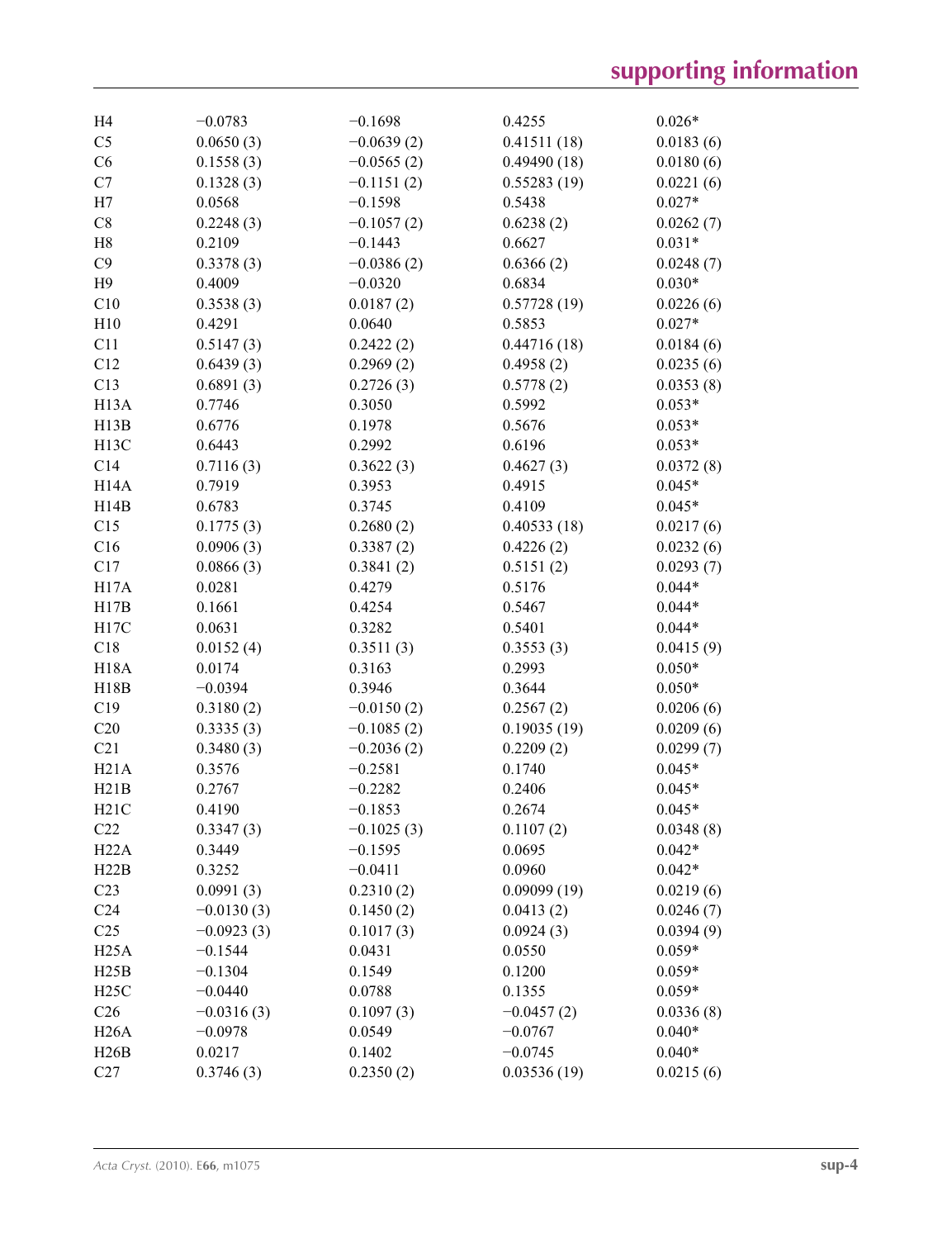| C28               | 0.3872(3)    | 0.1660(2) | $-0.04942(19)$ | 0.0227(6) |
|-------------------|--------------|-----------|----------------|-----------|
| C29               | 0.3929(3)    | 0.0663(3) | $-0.0578(2)$   | 0.0327(8) |
| H <sub>29</sub> A | 0.4009       | 0.0247    | $-0.1100$      | $0.039*$  |
| H29B              | 0.3888       | 0.0381    | $-0.0115$      | $0.039*$  |
| C30               | 0.3930(3)    | 0.2180(3) | $-0.1208(2)$   | 0.0328(8) |
| H30A              | 0.3975       | 0.1674    | $-0.1721$      | $0.049*$  |
| H30B              | 0.4643       | 0.2745    | $-0.1038$      | $0.049*$  |
| H30C              | 0.3210       | 0.2452    | $-0.1321$      | $0.049*$  |
| C31               | 0.4425(3)    | 0.5002(2) | 0.25101(19)    | 0.0206(6) |
| C32               | 0.5337(3)    | 0.5618(2) | 0.33372(19)    | 0.0216(6) |
| C <sub>33</sub>   | 0.5287(3)    | 0.5358(3) | 0.4066(2)      | 0.0303(7) |
| H33A              | 0.5833       | 0.5756    | 0.4579         | $0.036*$  |
| H33B              | 0.4707       | 0.4778    | 0.4064         | $0.036*$  |
| C <sub>34</sub>   | 0.6245(3)    | 0.6542(3) | 0.3283(2)      | 0.0351(8) |
| H34A              | 0.6748       | 0.6901    | 0.3847         | $0.053*$  |
| H34B              | 0.5814       | 0.7014    | 0.3067         | $0.053*$  |
| <b>H34C</b>       | 0.6751       | 0.6299    | 0.2899         | $0.053*$  |
| C <sub>35</sub>   | 0.1151(3)    | 0.5158(3) | 0.2190(2)      | 0.0286(7) |
| H35               | 0.1427       | 0.4767    | 0.2551         | $0.034*$  |
| C <sub>36</sub>   | 0.0271(3)    | 0.5709(3) | 0.2390(2)      | 0.0364(8) |
| H36               | $-0.0031$    | 0.5698    | 0.2882         | $0.044*$  |
| C37               | $-0.0150(3)$ | 0.6276(3) | 0.1847(2)      | 0.0353(8) |
| H37               | $-0.0749$    | 0.6647    | 0.1967         | $0.042*$  |
| C38               | 0.0321(3)    | 0.6291(2) | 0.1125(2)      | 0.0282(7) |
| H38               | 0.0045       | 0.6670    | 0.0753         | $0.034*$  |
| C39               | 0.1215(3)    | 0.5727(2) | 0.09632(19)    | 0.0221(6) |
| C40               | 0.1818(3)    | 0.5716(2) | 0.02266(19)    | 0.0215(6) |
| C41               | 0.1620(3)    | 0.6338(3) | $-0.0332(2)$   | 0.0308(7) |
| H41               | 0.1064       | 0.6769    | $-0.0268$      | $0.037*$  |
| C42               | 0.2259(3)    | 0.6308(3) | $-0.0981(2)$   | 0.0362(8) |
| H42               | 0.2129       | 0.6711    | $-0.1363$      | $0.043*$  |
| C43               | 0.3096(3)    | 0.5670(3) | $-0.1056(2)$   | 0.0328(8) |
| H43               | 0.3549       | 0.5651    | $-0.1479$      | $0.039*$  |
| C44               | 0.3244(3)    | 0.5060(3) | $-0.0484(2)$   | 0.0267(7) |
| H44               | 0.3799       | 0.4627    | $-0.0535$      | $0.032*$  |
|                   |              |           |                |           |

*Atomic displacement parameters (Å2 )*

|                 | $I^{11}$    | $L^{22}$    | $I^{\beta 3}$ | $I^{12}$    | $U^{13}$    | $L^{23}$    |
|-----------------|-------------|-------------|---------------|-------------|-------------|-------------|
| Tb              | 0.01728(8)  | 0.01693(8)  | 0.01758(8)    | 0.00519(5)  | 0.00563(5)  | 0.01065(5)  |
| Co <sub>1</sub> | 0.01583(19) | 0.01565(19) | 0.01852(19)   | 0.00300(15) | 0.00508(15) | 0.00846(15) |
| Co2             | 0.0185(2)   | 0.0171(2)   | 0.01853(19)   | 0.00386(15) | 0.00212(16) | 0.00884(15) |
| O <sub>1</sub>  | 0.0193(10)  | 0.0230(11)  | 0.0249(11)    | 0.0003(9)   | 0.0041(9)   | 0.0119(9)   |
| O <sub>2</sub>  | 0.0259(11)  | 0.0333(13)  | 0.0215(11)    | 0.0032(10)  | 0.0023(9)   | 0.0127(9)   |
| O <sub>3</sub>  | 0.0244(11)  | 0.0215(11)  | 0.0310(12)    | 0.0075(9)   | 0.0049(9)   | 0.0082(9)   |
| O4              | 0.0281(13)  | 0.088(2)    | 0.0312(14)    | 0.0155(14)  | 0.0114(11)  | 0.0144(14)  |
| O <sub>5</sub>  | 0.0238(11)  | 0.0247(11)  | 0.0223(11)    | 0.0069(9)   | 0.0054(9)   | 0.0050(9)   |
| O <sub>6</sub>  | 0.0237(11)  | 0.0229(12)  | 0.0546(15)    | 0.0070(9)   | 0.0135(11)  | 0.0227(11)  |
|                 |             |             |               |             |             |             |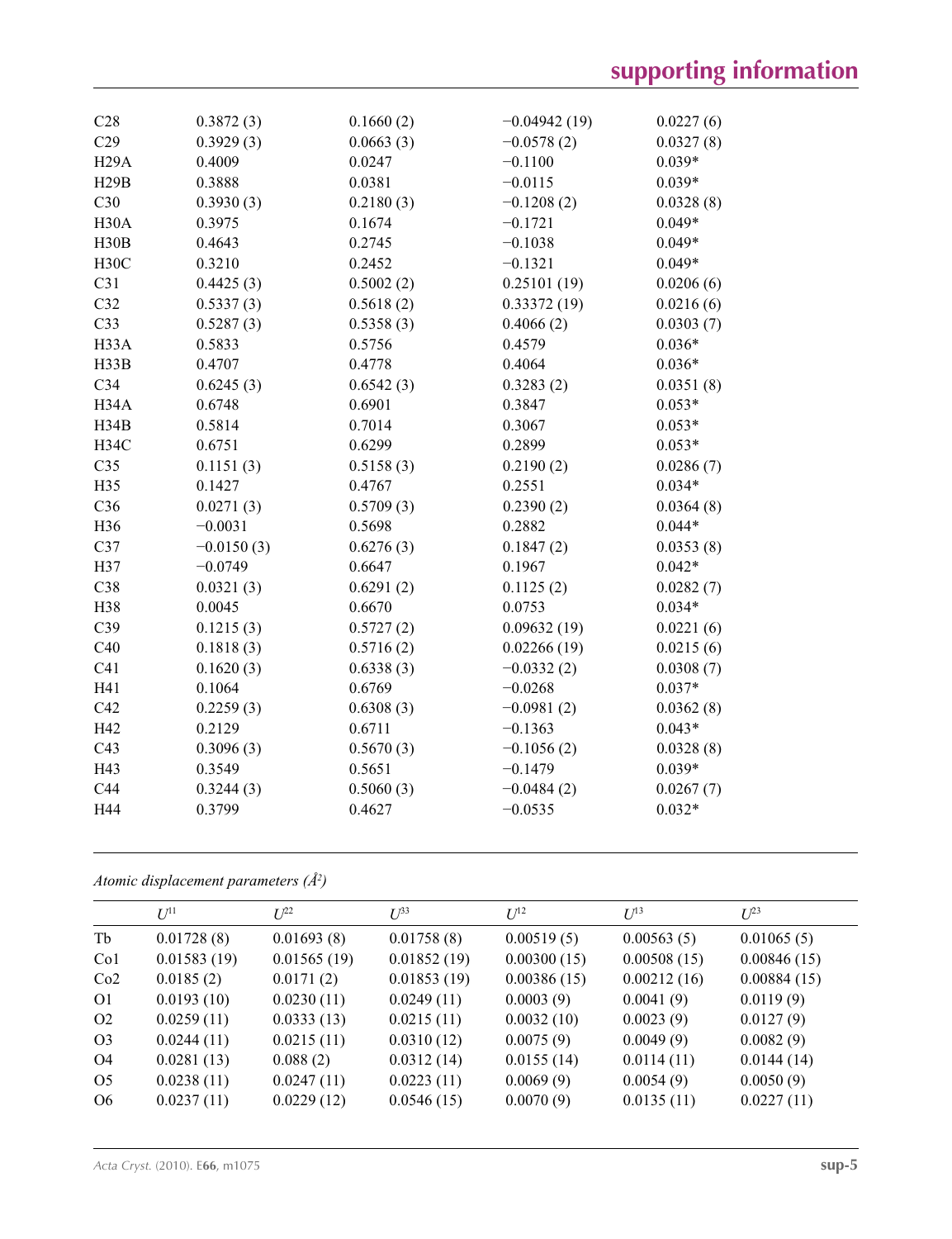| O <sub>7</sub>  | 0.0278(12) | 0.0296(12) | 0.0331(12) | 0.0115(10)    | 0.0109(10)    | 0.0187(10) |
|-----------------|------------|------------|------------|---------------|---------------|------------|
| O <sub>8</sub>  | 0.0252(11) | 0.0279(12) | 0.0307(12) | 0.0072(9)     | 0.0108(9)     | 0.0186(9)  |
| O <sub>9</sub>  | 0.0241(12) | 0.0699(19) | 0.0515(15) | 0.0244(12)    | 0.0213(12)    | 0.0427(14) |
| O <sub>10</sub> | 0.0198(11) | 0.0374(13) | 0.0260(11) | 0.0060(9)     | 0.0033(9)     | 0.0144(10) |
| O11             | 0.0226(11) | 0.0178(11) | 0.0316(11) | 0.0018(9)     | 0.0011(9)     | 0.0108(9)  |
| O12             | 0.0299(12) | 0.0320(12) | 0.0210(11) | 0.0125(10)    | 0.0091(9)     | 0.0128(9)  |
| O13             | 0.0245(11) | 0.0234(11) | 0.0260(11) | 0.0081(9)     | 0.0072(9)     | 0.0099(9)  |
| O14             | 0.0210(10) | 0.0177(11) | 0.0317(11) | 0.0051(9)     | 0.0063(9)     | 0.0093(9)  |
| O15             | 0.0273(11) | 0.0231(11) | 0.0255(11) | 0.0027(9)     | 0.0005(9)     | 0.0128(9)  |
| N <sub>1</sub>  | 0.0193(12) | 0.0189(13) | 0.0202(12) | 0.0039(10)    | 0.0057(10)    | 0.0079(10) |
| N <sub>2</sub>  | 0.0173(12) | 0.0188(12) | 0.0186(12) | 0.0048(10)    | 0.0057(10)    | 0.0091(10) |
| N <sub>3</sub>  | 0.0224(14) | 0.0377(16) | 0.0293(14) | 0.0118(12)    | 0.0092(11)    | 0.0227(12) |
| N <sub>4</sub>  | 0.0224(13) | 0.0229(13) | 0.0218(13) | 0.0050(11)    | 0.0020(11)    | 0.0077(10) |
| N <sub>5</sub>  | 0.0189(12) | 0.0223(13) | 0.0228(13) | 0.0031(10)    | 0.0029(10)    | 0.0116(10) |
| C1              | 0.0220(15) | 0.0286(17) | 0.0229(15) | 0.0039(13)    | 0.0067(13)    | 0.0127(13) |
| C2              | 0.0219(16) | 0.0348(18) | 0.0227(15) | 0.0051(13)    | 0.0025(13)    | 0.0113(13) |
| C <sub>3</sub>  | 0.0195(15) | 0.0198(15) | 0.0269(16) | 0.0002(12)    | 0.0048(13)    | 0.0021(12) |
| C <sub>4</sub>  | 0.0238(15) | 0.0168(15) | 0.0265(16) | 0.0045(12)    | 0.0088(13)    | 0.0085(12) |
| C <sub>5</sub>  | 0.0220(15) | 0.0133(14) | 0.0214(14) | 0.0054(11)    | 0.0075(12)    | 0.0050(11) |
| C6              | 0.0200(15) | 0.0163(14) | 0.0220(14) | 0.0085(12)    | 0.0092(12)    | 0.0071(11) |
| C7              | 0.0249(16) | 0.0177(15) | 0.0281(16) | 0.0038(12)    | 0.0101(13)    | 0.0121(12) |
| C8              | 0.0337(18) | 0.0255(17) | 0.0280(16) | 0.0108(14)    | 0.0094(14)    | 0.0184(13) |
| C9              | 0.0275(16) | 0.0280(17) | 0.0232(15) | 0.0124(13)    | 0.0040(13)    | 0.0123(13) |
| C10             | 0.0197(15) | 0.0238(16) | 0.0274(16) | 0.0062(12)    | 0.0047(13)    | 0.0124(13) |
| C11             | 0.0195(14) | 0.0166(14) | 0.0191(14) | 0.0061(11)    | 0.0055(12)    | 0.0026(11) |
| C12             | 0.0187(15) | 0.0205(15) | 0.0276(16) | 0.0026(12)    | 0.0027(13)    | 0.0029(12) |
| C13             | 0.0255(17) | 0.047(2)   | 0.0315(18) | 0.0077(15)    | $-0.0025(15)$ | 0.0140(16) |
| C14             | 0.0226(17) | 0.036(2)   | 0.053(2)   | $-0.0016(15)$ | 0.0057(16)    | 0.0198(17) |
| C15             | 0.0170(14) | 0.0263(16) | 0.0187(15) | 0.0002(12)    | 0.0057(12)    | 0.0028(12) |
| C16             | 0.0232(15) | 0.0193(15) | 0.0312(16) | 0.0041(12)    | 0.0099(13)    | 0.0125(13) |
| C17             | 0.0368(18) | 0.0188(16) | 0.0389(18) | 0.0107(14)    | 0.0166(15)    | 0.0113(14) |
| C18             | 0.047(2)   | 0.041(2)   | 0.045(2)   | 0.0197(18)    | 0.0093(18)    | 0.0233(18) |
| C19             | 0.0125(13) | 0.0190(15) | 0.0313(17) | $-0.0016(11)$ | 0.0078(12)    | 0.0105(12) |
| C20             | 0.0158(14) | 0.0231(16) | 0.0223(15) | 0.0007(12)    | 0.0048(12)    | 0.0058(12) |
| C21             | 0.0326(18) | 0.0189(16) | 0.0344(18) | 0.0053(13)    | 0.0050(15)    | 0.0028(13) |
| C <sub>22</sub> | 0.0280(18) | 0.047(2)   | 0.0315(18) | 0.0074(16)    | 0.0087(15)    | 0.0140(16) |
| C <sub>23</sub> | 0.0184(15) | 0.0221(16) | 0.0283(16) | 0.0085(12)    | 0.0061(13)    | 0.0093(13) |
| C <sub>24</sub> | 0.0200(15) | 0.0199(16) | 0.0340(17) | 0.0054(12)    | 0.0006(13)    | 0.0111(13) |
| C <sub>25</sub> | 0.0281(18) | 0.040(2)   | 0.050(2)   | 0.0012(16)    | 0.0056(17)    | 0.0205(18) |
| C <sub>26</sub> | 0.0332(18) | 0.0247(17) | 0.0382(19) | 0.0045(14)    | $-0.0039(15)$ | 0.0096(14) |
| C27             | 0.0143(14) | 0.0299(17) | 0.0223(15) | 0.0062(12)    | 0.0021(12)    | 0.0115(13) |
| C28             | 0.0182(15) | 0.0315(17) | 0.0195(15) | 0.0042(13)    | 0.0064(12)    | 0.0087(13) |
| C29             | 0.0376(19) | 0.0330(19) | 0.0327(18) | 0.0079(15)    | 0.0194(16)    | 0.0105(15) |
| C30             | 0.0382(19) | 0.040(2)   | 0.0220(16) | 0.0088(16)    | 0.0088(15)    | 0.0095(14) |
| C31             | 0.0179(14) | 0.0176(15) | 0.0280(16) | 0.0079(12)    | 0.0040(12)    | 0.0077(12) |
| C32             | 0.0224(15) | 0.0210(15) | 0.0230(15) | 0.0082(12)    | 0.0038(12)    | 0.0073(12) |
| C33             | 0.042(2)   | 0.0243(17) | 0.0219(16) | 0.0064(14)    | 0.0029(14)    | 0.0044(13) |
| C34             | 0.0314(18) | 0.034(2)   | 0.0337(18) | $-0.0055(15)$ | $-0.0004(15)$ | 0.0124(15) |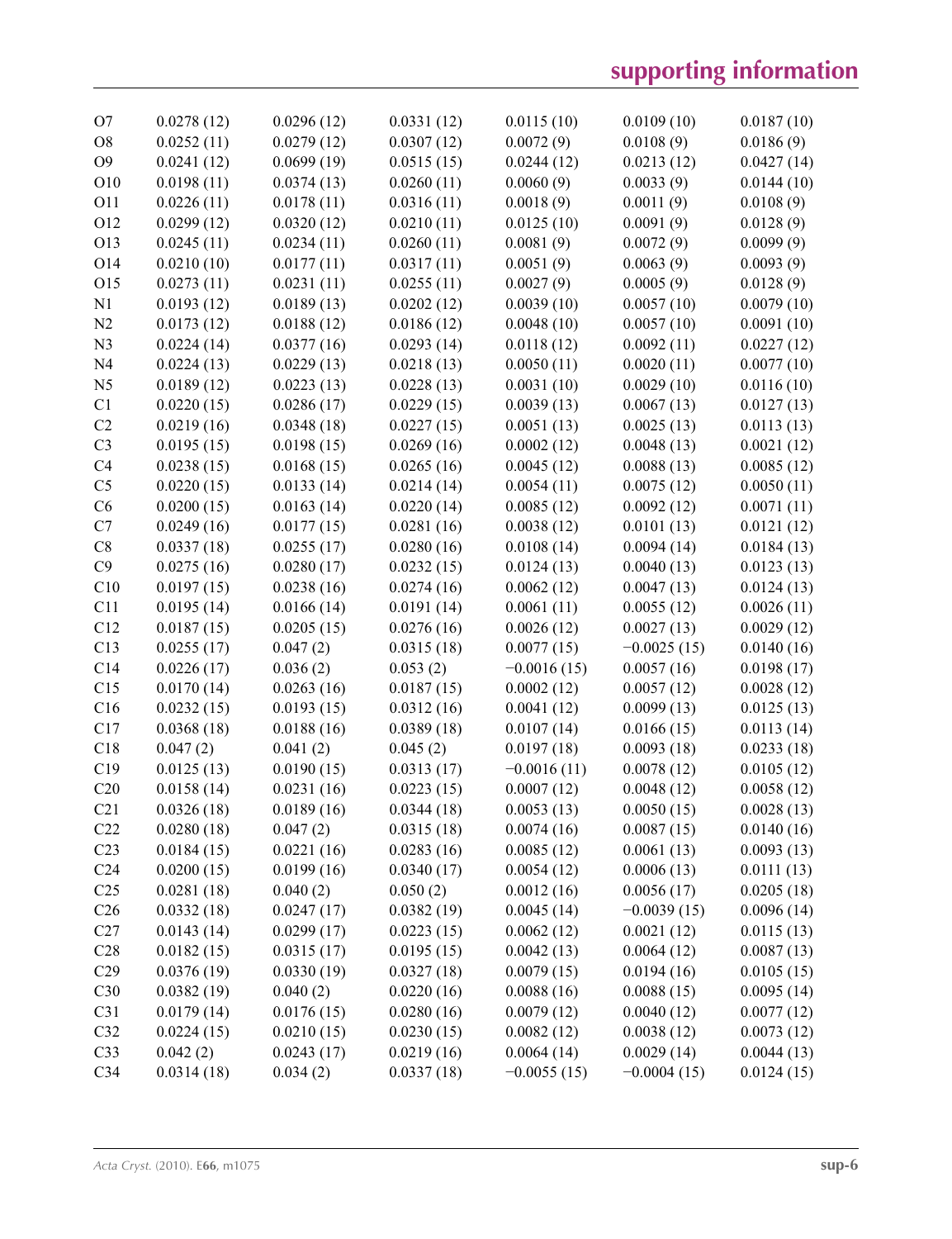| C <sub>35</sub> | 0.0292(17) | 0.0303(18) | 0.0254(16) | 0.0033(14) | 0.0048(14)    | 0.0094(13)    |
|-----------------|------------|------------|------------|------------|---------------|---------------|
| C <sub>36</sub> | 0.0314(19) | 0.045(2)   | 0.0309(18) | 0.0080(16) | 0.0091(15)    | 0.0054(16)    |
| C <sub>37</sub> | 0.0272(18) | 0.0343(19) | 0.040(2)   | 0.0126(15) | 0.0056(15)    | $-0.0004(15)$ |
| C38             | 0.0268(17) | 0.0203(16) | 0.0325(17) | 0.0050(13) | $-0.0004(14)$ | 0.0032(13)    |
| C <sub>39</sub> | 0.0179(15) | 0.0167(15) | 0.0259(15) | 0.0006(12) | $-0.0041(12)$ | 0.0037(12)    |
| C40             | 0.0225(15) | 0.0148(14) | 0.0251(15) | 0.0008(12) | $-0.0002(12)$ | 0.0079(12)    |
| C <sub>41</sub> | 0.0335(18) | 0.0233(17) | 0.0366(18) | 0.0075(14) | $-0.0008(15)$ | 0.0156(14)    |
| C42             | 0.046(2)   | 0.0308(19) | 0.0366(19) | 0.0034(16) | 0.0041(16)    | 0.0246(16)    |
| C43             | 0.0317(18) | 0.038(2)   | 0.0320(18) | 0.0003(15) | 0.0083(15)    | 0.0210(15)    |
| C44             | 0.0255(16) | 0.0283(17) | 0.0282(16) | 0.0046(13) | 0.0057(14)    | 0.0126(13)    |
|                 |            |            |            |            |               |               |

## *Geometric parameters (Å, º)*

| $Tb - 06$   | 2.312(2) | $C13 - H13A$ | 0.9600   |
|-------------|----------|--------------|----------|
| $Tb - 02$   | 2.334(2) | $C13 - H13B$ | 0.9600   |
| $Tb - 012$  | 2.340(2) | C13-H13C     | 0.9600   |
| $Tb - 010$  | 2.356(2) | $C14 - H14A$ | 0.9300   |
| $Tb - O14$  | 2.357(2) | $C14 - H14B$ | 0.9300   |
| $Tb - 04$   | 2.369(2) | $C15 - C16$  | 1.499(4) |
| $Tb - 08$   | 2.514(2) | $C16 - C18$  | 1.337(5) |
| $Tb - O7$   | 2.530(2) | $C16-C17$    | 1.501(4) |
| $Co1 - O1$  | 2.012(2) | $C17 - H17A$ | 0.9600   |
| $Co1 - O5$  | 2.042(2) | $C17 - H17B$ | 0.9600   |
| $Co1 - O3$  | 2.057(2) | C17-H17C     | 0.9600   |
| $Co1 - N2$  | 2.078(2) | $C18 - H18A$ | 0.9300   |
| $Co1 - N1$  | 2.160(2) | $C18 - H18B$ | 0.9300   |
| $Co2 - O13$ | 2.029(2) | $C19 - C20$  | 1.509(4) |
| $Co2 - O11$ | 2.051(2) | $C20 - C22$  | 1.327(4) |
| $Co2 - N5$  | 2.088(2) | $C20 - C21$  | 1.503(4) |
| $Co2 - O15$ | 2.115(2) | $C21 - H21A$ | 0.9600   |
| $Co2 - N4$  | 2.133(3) | $C21 - H21B$ | 0.9600   |
| $Co2 - O14$ | 2.389(2) | $C21 - H21C$ | 0.9600   |
| $O1 - C11$  | 1.260(3) | $C22-H22A$   | 0.9300   |
| $O2 - C11$  | 1.260(3) | $C22-H22B$   | 0.9300   |
| $O3 - C15$  | 1.269(4) | $C23-C24$    | 1.518(4) |
| $O4 - C15$  | 1.248(4) | $C24-C26$    | 1.354(5) |
| $O5 - C19$  | 1.257(4) | $C24 - C25$  | 1.473(5) |
| $O6 - C19$  | 1.277(4) | $C25 - H25A$ | 0.9600   |
| $O7 - N3$   | 1.263(3) | $C25 - H25B$ | 0.9600   |
| $O8 - N3$   | 1.282(3) | $C25 - H25C$ | 0.9600   |
| $O9 - N3$   | 1.232(3) | $C26 - H26A$ | 0.9300   |
| $O10 - C23$ | 1.260(4) | $C26 - H26B$ | 0.9300   |
| $O11 - C23$ | 1.266(4) | $C27-C28$    | 1.516(4) |
| $O12 - C27$ | 1.265(4) | $C28 - C29$  | 1.328(5) |
| $O13 - C27$ | 1.269(4) | $C28-C30$    | 1.503(4) |
| $O14 - C31$ | 1.293(4) | C29-H29A     | 0.9300   |
| $O15 - C31$ | 1.254(4) | C29-H29B     | 0.9300   |
| $N1 - C1$   | 1.346(4) | $C30 - H30A$ | 0.9600   |
|             |          |              |          |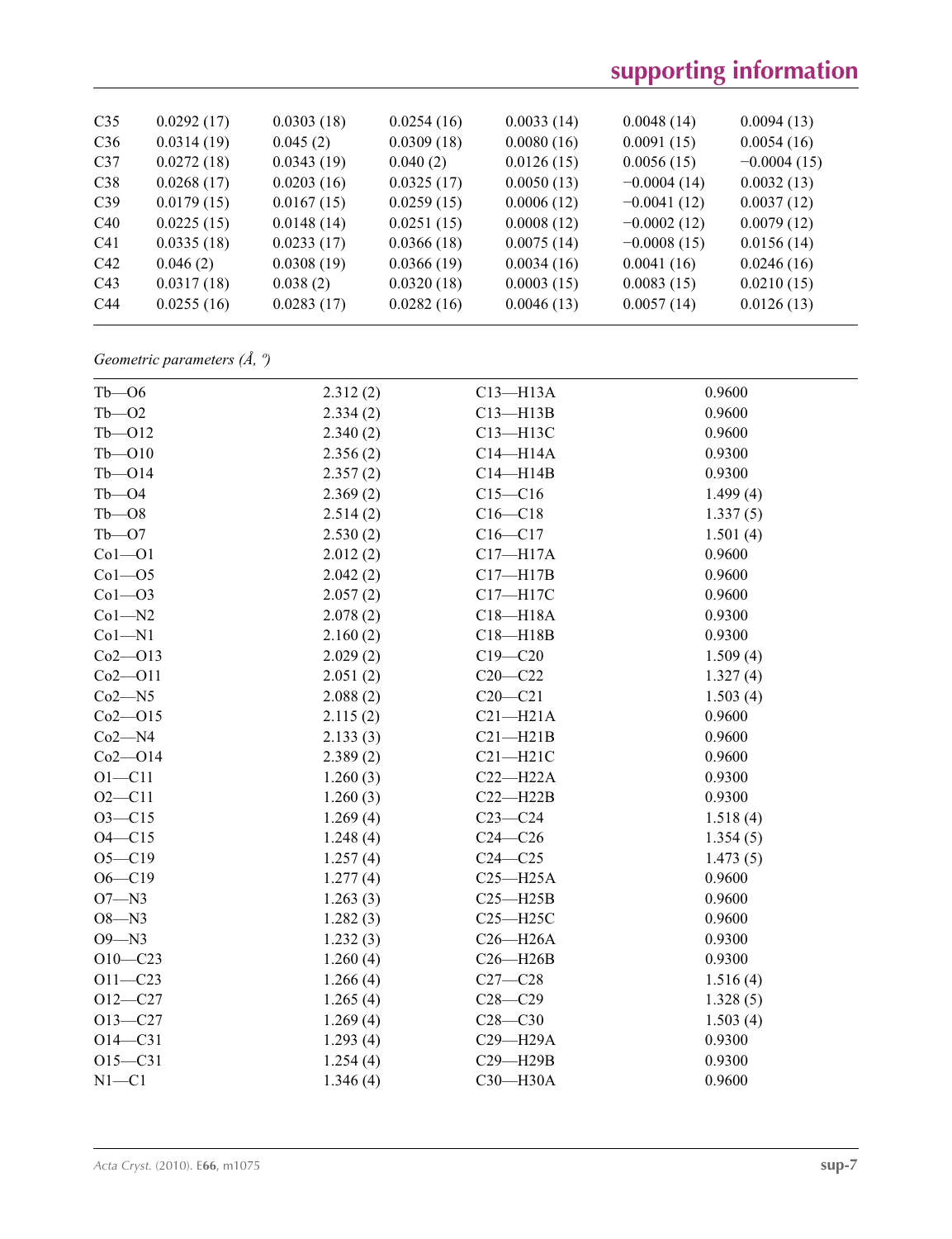| $N1 - C5$        | 1.352(4)   | C30-H30B                                             | 0.9600   |
|------------------|------------|------------------------------------------------------|----------|
| $N2 - C10$       | 1.347(4)   | С30-Н30С                                             | 0.9600   |
| $N2-C6$          | 1.350(4)   | $C31 - C32$                                          | 1.508(4) |
| $N4 - C35$       | 1.343(4)   | $C32-C33$                                            | 1.328(4) |
| $N4 - C39$       | 1.352(4)   | $C32-C34$                                            | 1.503(4) |
| $N5 - C44$       | 1.338(4)   | $C33$ -H33A                                          | 0.9300   |
| $N5 - C40$       | 1.353(4)   | $C33 - H33B$                                         | 0.9300   |
| $C1-C2$          | 1.390(4)   | C34-H34A                                             | 0.9600   |
| $Cl-H1$          | 0.9300     | C34-H34B                                             | 0.9600   |
| $C2-C3$          | 1.389(4)   | C34-H34C                                             | 0.9600   |
| $C2-H2$          | 0.9300     | $C35-C36$                                            | 1.381(5) |
| $C3-C4$          | 1.395(4)   | $C35 - H35$                                          | 0.9300   |
| $C3-H3$          | 0.9300     | $C36-C37$                                            | 1.379(5) |
| $C4 - C5$        | 1.396(4)   | C36-H36                                              | 0.9300   |
| $C4 - H4$        | 0.9300     | $C37-C38$                                            | 1.382(5) |
| $C5-C6$          | 1.489(4)   | C37-H37                                              | 0.9300   |
| $C6-C7$          | 1.401(4)   | $C38-C39$                                            | 1.393(4) |
| $C7-C8$          | 1.386(4)   | C38-H38                                              | 0.9300   |
| $C7 - H7$        | 0.9300     | $C39-C40$                                            | 1.484(4) |
| $C8-C9$          |            |                                                      |          |
| $C8 - H8$        | 1.389(5)   | $C40 - C41$                                          | 1.394(4) |
|                  | 0.9300     | $C41 - C42$                                          | 1.383(5) |
| $C9 - C10$       | 1.392(4)   | $C41 - H41$                                          | 0.9300   |
| $C9 - H9$        | 0.9300     | $C42-C43$                                            | 1.387(5) |
| $C10 - H10$      | 0.9300     | C42-H42                                              | 0.9300   |
| $C11 - C12$      | 1.509(4)   | $C43 - C44$                                          | 1.391(4) |
| $C12 - C14$      | 1.341(5)   | $C43 - H43$                                          | 0.9300   |
| $C12 - C13$      | 1.483(4)   | C44-H44                                              | 0.9300   |
| $O6 - Tb - O2$   | 89.72 (8)  | $C14-C12-C13$                                        | 123.8(3) |
| $O6 - Tb - O12$  | 91.10(8)   | $C14 - C12 - C11$                                    | 119.2(3) |
| $O2 - Tb - O12$  | 141.89(7)  | $C13 - C12 - C11$                                    | 116.9(3) |
| $O6 - Tb - O10$  | 86.68(8)   | $C12 - C13 - H13A$                                   | 109.5    |
| $O2 - Tb - O10$  | 144.54(7)  | $C12-C13-H13B$                                       | 109.5    |
| $O12 - Tb - O10$ | 73.50(7)   | H13A-C13-H13B                                        | 109.5    |
| $O6 - Tb - O14$  | 165.64(7)  | C12-C13-H13C                                         | 109.5    |
| $O2$ —Tb—O14     | 97.02(7)   | H <sub>13</sub> A-C <sub>13</sub> -H <sub>13</sub> C | 109.5    |
| $O12 - Tb - O14$ | 91.36(7)   | H13B-C13-H13C                                        | 109.5    |
| $O10 - Tb - O14$ |            |                                                      | 120.0    |
| $O6 - Tb - O4$   | 80.47(7)   | $C12-C14-H14A$<br>$C12-C14-H14B$                     | 120.0    |
|                  | 83.07 (10) | H14A-C14-H14B                                        |          |
| $O2 - Tb - O4$   | 73.78(8)   |                                                      | 120.0    |
| $O12 - Tb - O4$  | 144.05(8)  | $O4 - C15 - O3$                                      | 124.3(3) |
| $O10 - Tb - O4$  | 70.76(8)   | $O4 - C15 - C16$                                     | 119.4(3) |
| $O14 - Tb - O4$  | 86.65(9)   | $O3 - C15 - C16$                                     | 116.2(3) |
| $O6 - Tb - O8$   | 122.83(7)  | $C18-C16-C15$                                        | 118.5(3) |
| $O2 - Tb - O8$   | 73.60(7)   | $C18-C16-C17$                                        | 123.8(3) |
| $O12 - Tb - O8$  | 74.10(7)   | $C15 - C16 - C17$                                    | 117.5(3) |
| $O10 - Tb - O8$  | 136.02(7)  | $C16 - C17 - H17A$                                   | 109.5    |
| $O14 - Tb - O8$  | 71.39(7)   | C16-C17-H17B                                         | 109.5    |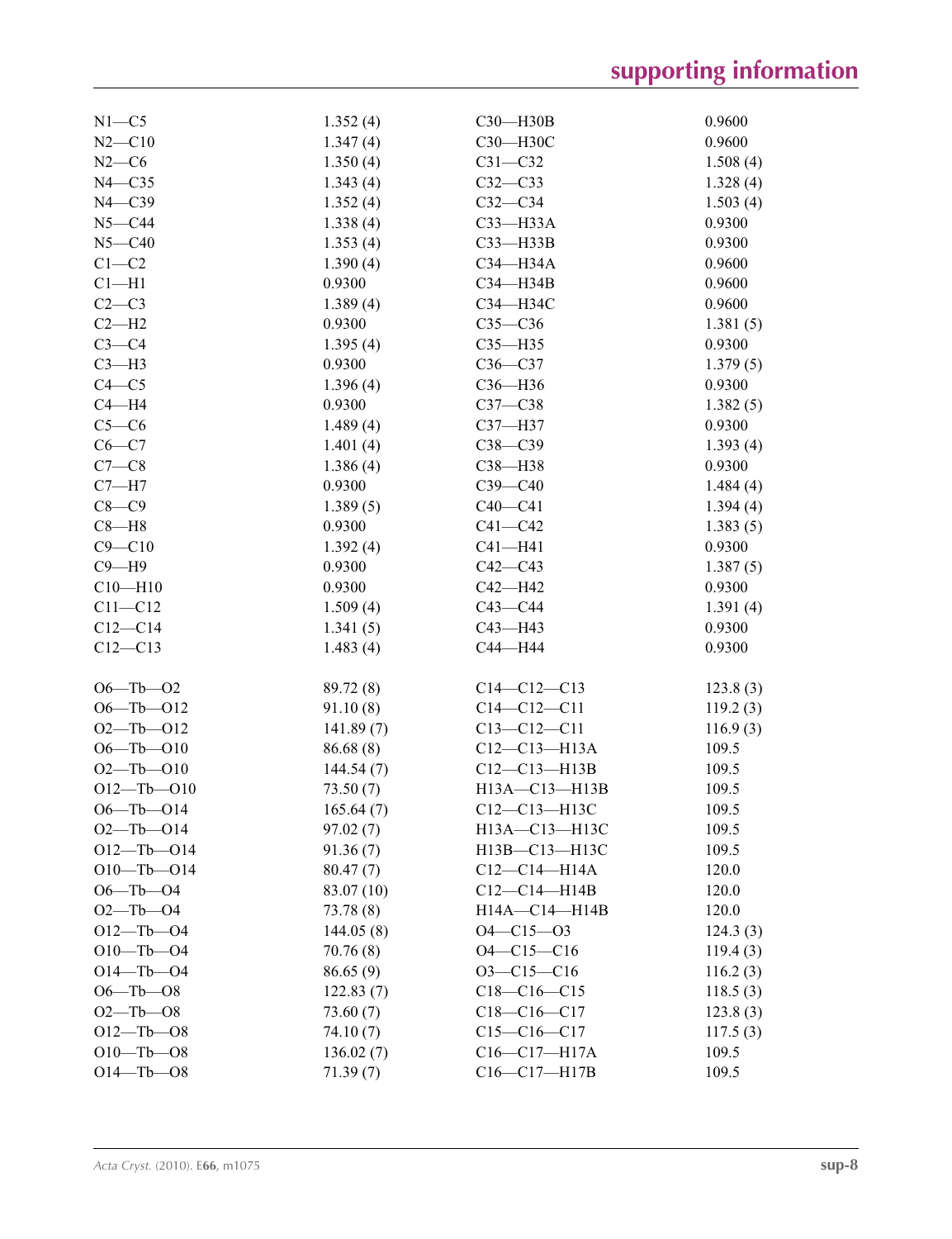| $O4 - Tb - O8$      | 137.65(9)   | H17A-C17-H17B       | 109.5    |
|---------------------|-------------|---------------------|----------|
| $O6 - Tb - O7$      | 71.84(7)    | C16-C17-H17C        | 109.5    |
| $O2 - Tb - O7$      | 71.68(7)    | H17A-C17-H17C       | 109.5    |
| $O12 - Tb - O7$     | 72.45(7)    | H17B-C17-H17C       | 109.5    |
| $O10 - Tb - O7$     | 138.97(7)   | $C16 - C18 - H18A$  | 120.0    |
| $O14 - Tb - O7$     | 122.32(7)   | $C16-C18-H18B$      | 120.0    |
| $O4 - Tb - O7$      | 136.89(8)   | H18A-C18-H18B       | 120.0    |
| $O8 - Tb - O7$      | 51.00(7)    | $O5 - C19 - O6$     | 122.9(3) |
| $O1 - Co1 - O5$     | 95.93(8)    | $O5 - C19 - C20$    | 117.3(3) |
| $O1 - Co1 - O3$     | 96.07(8)    | $O6 - C19 - C20$    | 119.8(3) |
| $O5 - Co1 - O3$     | 156.98(8)   | $C22-C20-C21$       | 124.4(3) |
| $O1 - Co1 - N2$     | 96.20(9)    | $C22-C20-C19$       | 119.4(3) |
| $O5 - Co1 - N2$     | 96.25(9)    | $C21 - C20 - C19$   | 116.2(2) |
| $O3 - Co1 - N2$     | 101.89(9)   | $C20-C21-H21A$      | 109.5    |
| $O1 - Co1 - N1$     | 173.49(8)   | $C20-C21-H21B$      | 109.5    |
| $O5 - Co1 - N1$     | 84.80 (9)   | $H21A - C21 - H21B$ | 109.5    |
| $O3 - Co1 - N1$     | 85.48 (9)   | $C20-C21-H21C$      | 109.5    |
| $N2$ –Co $1$ –N $1$ | 77.30(9)    | $H21A - C21 - H21C$ | 109.5    |
| $O13-Co2-O11$       | 89.61 (9)   | $H21B - C21 - H21C$ | 109.5    |
| $O13 - Co2 - N5$    | 94.45 (9)   | $C20-C22-H22A$      | 120.0    |
| $O11 - Co2 - N5$    | 100.68(9)   | $C20-C22-H22B$      | 120.0    |
| $O13-Co2-O15$       | 94.95(9)    | H22A-C22-H22B       | 120.0    |
| $O11 - Co2 - O15$   | 164.39(8)   | $O10-C23-O11$       | 125.1(3) |
| N5-Co2-O15          | 93.85(9)    | $O10-C23-C24$       | 118.0(3) |
| $O13 - Co2 - N4$    | 170.11(9)   | $O11 - C23 - C24$   | 116.9(3) |
| $O11 - Co2 - N4$    | 86.32 (9)   | $C26-C24-C25$       | 123.9(3) |
| $N5$ — $Co2$ — $N4$ | 77.49(10)   | $C26-C24-C23$       | 119.1(3) |
| $O15-Co2-N4$        | 91.34(9)    | $C25-C24-C23$       | 117.0(3) |
| $O13-Co2-O14$       | 97.41(8)    | $C24-C25-H25A$      | 109.5    |
| $O11 - Co2 - O14$   | 106.35(8)   | $C24-C25-H25B$      | 109.5    |
| $N5 - Co2 - O14$    | 150.45(9)   | $H25A - C25 - H25B$ | 109.5    |
| $O15-Co2-O14$       | 58.29(7)    | C24-C25-H25C        | 109.5    |
| $N4 - Co2 - O14$    | 92.38(8)    | H25A-C25-H25C       | 109.5    |
| $C11 - O1 - Co1$    | 121.33(18)  | H25B-C25-H25C       | 109.5    |
| $C11 - 02 - Tb$     | 158.9(2)    | C24-C26-H26A        | 120.0    |
| $C15 - 03 - C01$    | 115.23(19)  | $C24-C26-H26B$      | 120.0    |
| $C15 - O4 - Tb$     | 162.7(2)    | H26A-C26-H26B       | 120.0    |
| $C19 - 05 - C01$    | 116.41(19)  | $O12-C27-O13$       | 124.7(3) |
| $C19 - 06 - Tb$     | 141.31 (19) | $O12-C27-C28$       | 118.6(3) |
| $N3 - 07 - Tb$      | 95.80 (17)  | $O13-C27-C28$       | 116.6(3) |
| $N3$ – $O8$ –Tb     | 96.05(16)   | $C29 - C28 - C30$   | 123.5(3) |
| $C23 - 010 - Tb$    | 138.55(19)  | $C29 - C28 - C27$   | 120.7(3) |
| $C23 - 011 - C02$   | 125.38(19)  | $C30-C28-C27$       | 115.8(3) |
| $C27 - 012 - Tb$    | 141.3(2)    | C28-C29-H29A        | 120.0    |
| $C27 - 013 - C02$   | 124.09(18)  | C28-C29-H29B        | 120.0    |
| $C31 - O14 - Tb$    | 143.88 (18) | $H29A - C29 - H29B$ | 120.0    |
| $C31 - 014 - C02$   | 84.09 (17)  | C28-C30-H30A        | 109.5    |
| $Tb - 014 - Co2$    | 107.30(8)   | C28-C30-H30B        | 109.5    |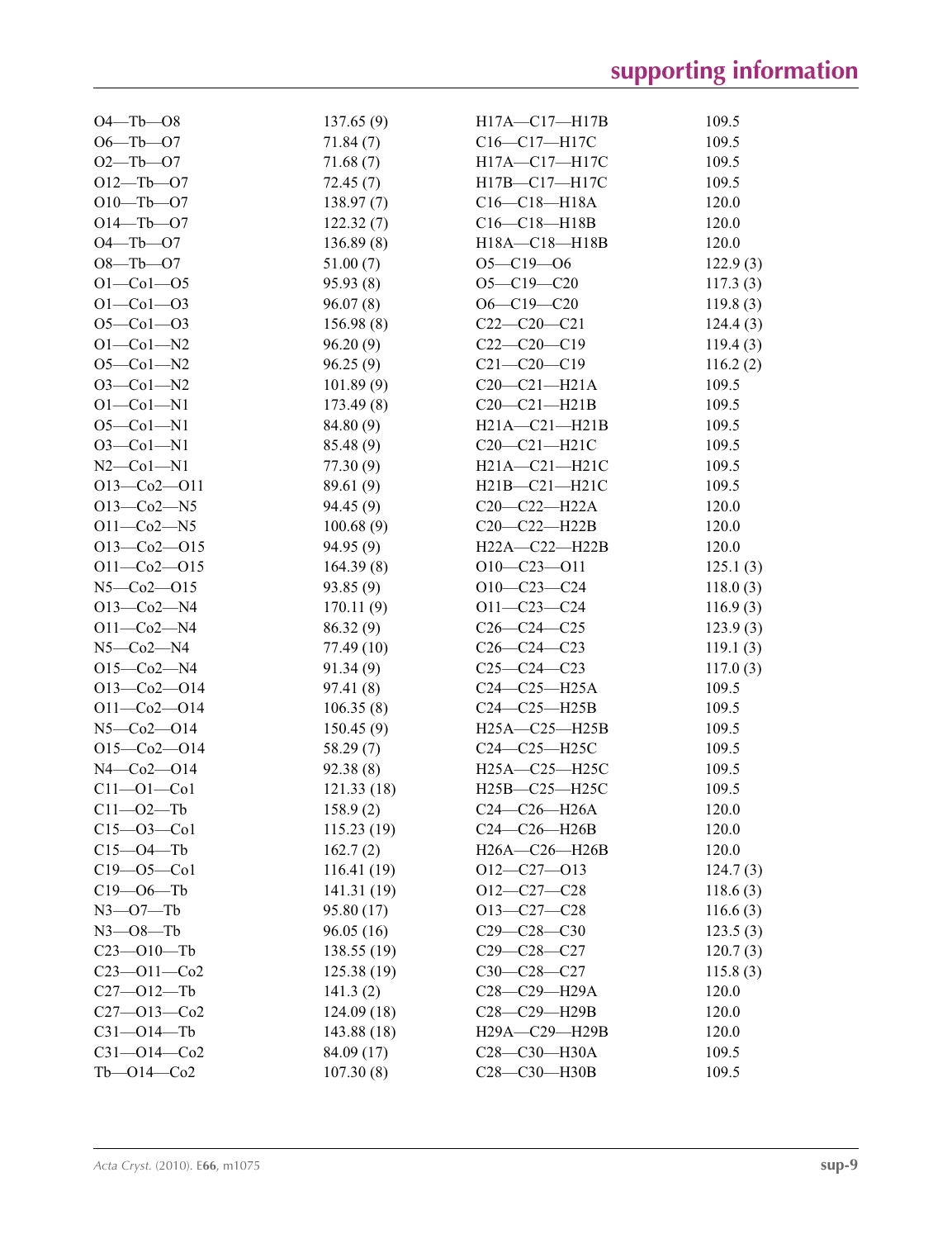| $C31 - 015 - C02$ | 97.56 (18) | H30A-C30-H30B      | 109.5    |
|-------------------|------------|--------------------|----------|
| $C1 - N1 - C5$    | 119.0(2)   | С28-С30-Н30С       | 109.5    |
| $Cl-M1-C01$       | 126.30(19) | H30A-C30-H30C      | 109.5    |
| $C5 - N1 - Co1$   | 114.68(19) | H30B-C30-H30C      | 109.5    |
| $C10 - N2 - C6$   | 119.5(2)   | $O15 - C31 - O14$  | 120.0(3) |
| $C10 - N2 - C01$  | 123.40(19) | $O15 - C31 - C32$  | 118.6(3) |
| $C6 - N2 - C01$   | 117.13(18) | $O14 - C31 - C32$  | 121.3(3) |
| $O9 - N3 - O7$    | 121.5(3)   | $C33-C32-C34$      | 123.5(3) |
| $O9 - N3 - O8$    | 121.4(3)   | $C33-C32-C31$      | 120.3(3) |
| $O7 - N3 - O8$    | 117.1(2)   | $C34 - C32 - C31$  | 116.2(3) |
| $C35 - N4 - C39$  | 118.8(3)   | $C32 - C33 - H33A$ | 120.0    |
| $C35 - N4 - Co2$  | 125.8(2)   | C32-C33-H33B       | 120.0    |
| $C39 - N4 - Co2$  | 115.0(2)   | H33A-C33-H33B      | 120.0    |
| $C44 - N5 - C40$  | 119.4(3)   | C32-C34-H34A       | 109.5    |
| $C44 - N5 - C02$  | 124.1(2)   | $C32-C34-H34B$     | 109.5    |
| $C40 - N5 - C02$  | 116.35(19) | H34A-C34-H34B      | 109.5    |
| $N1-C1-C2$        | 122.8(3)   | СЗ2—СЗ4—НЗ4С       | 109.5    |
| $N1-C1-H1$        | 118.6      | H34A-C34-H34C      | 109.5    |
| $C2-C1-H1$        | 118.6      | H34B-C34-H34C      | 109.5    |
| $C3 - C2 - C1$    | 118.4(3)   | N4-C35-C36         | 122.4(3) |
| $C3-C2-H2$        | 120.8      | $N4 - C35 - H35$   | 118.8    |
| $C1-C2-H2$        | 120.8      | $C36 - C35 - H35$  | 118.8    |
| $C2-C3-C4$        | 119.1(3)   | $C37 - C36 - C35$  | 118.7(3) |
| $C2-C3-H3$        | 120.4      | C37-C36-H36        | 120.6    |
| $C4-C3-H3$        | 120.4      | C35-C36-H36        | 120.6    |
| $C3-C4-C5$        | 119.3(3)   | $C36 - C37 - C38$  | 119.7(3) |
| $C3-C4-H4$        | 120.3      | C36-C37-H37        | 120.1    |
| $C5-C4-H4$        | 120.3      | C38-C37-H37        | 120.1    |
| $N1-C5-C4$        | 121.3(3)   | C37-C38-C39        | 118.8(3) |
| $N1-C5-C6$        | 115.1(2)   | C37-C38-H38        | 120.6    |
| $C4-C5-C6$        | 123.7(3)   | C39-C38-H38        | 120.6    |
| $N2-C6-C7$        | 120.9(3)   | N4-C39-C38         | 121.5(3) |
| $N2-C6-C5$        | 115.7(2)   | N4-C39-C40         | 115.0(3) |
| $C7-C6-C5$        | 123.3(3)   | $C38-C39-C40$      | 123.5(3) |
| $C8 - C7 - C6$    | 119.1(3)   | $N5 - C40 - C41$   | 121.1(3) |
| $C8-C7-H7$        | 120.4      | $N5 - C40 - C39$   | 115.6(2) |
| $C6-C7-H7$        | 120.4      | C41-C40-C39        | 123.3(3) |
| $C7 - C8 - C9$    | 119.9(3)   | $C42 - C41 - C40$  | 119.4(3) |
| $C7-C8-H8$        | 120.1      | $C42 - C41 - H41$  | 120.3    |
| $C9-C8-H8$        | 120.1      | $C40-C41-H41$      | 120.3    |
| $C10-C9-C8$       | 118.0(3)   | $C43 - C42 - C41$  | 119.3(3) |
| $C10-C9-H9$       | 121.0      | $C43 - C42 - H42$  | 120.4    |
| $C8-C9-H9$        | 121.0      | C41-C42-H42        | 120.4    |
| $N2 - C10 - C9$   | 122.5(3)   | C42-C43-C44        | 118.6(3) |
| $N2 - C10 - H10$  | 118.7      | $C42 - C43 - H43$  | 120.7    |
| $C9 - C10 - H10$  | 118.7      | $C44 - C43 - H43$  | 120.7    |
| $O2 - C11 - O1$   | 124.1(3)   | $N5 - C44 - C43$   | 122.2(3) |
| $O2 - C11 - C12$  | 119.0(3)   | N5-C44-H44         | 118.9    |
|                   |            |                    |          |